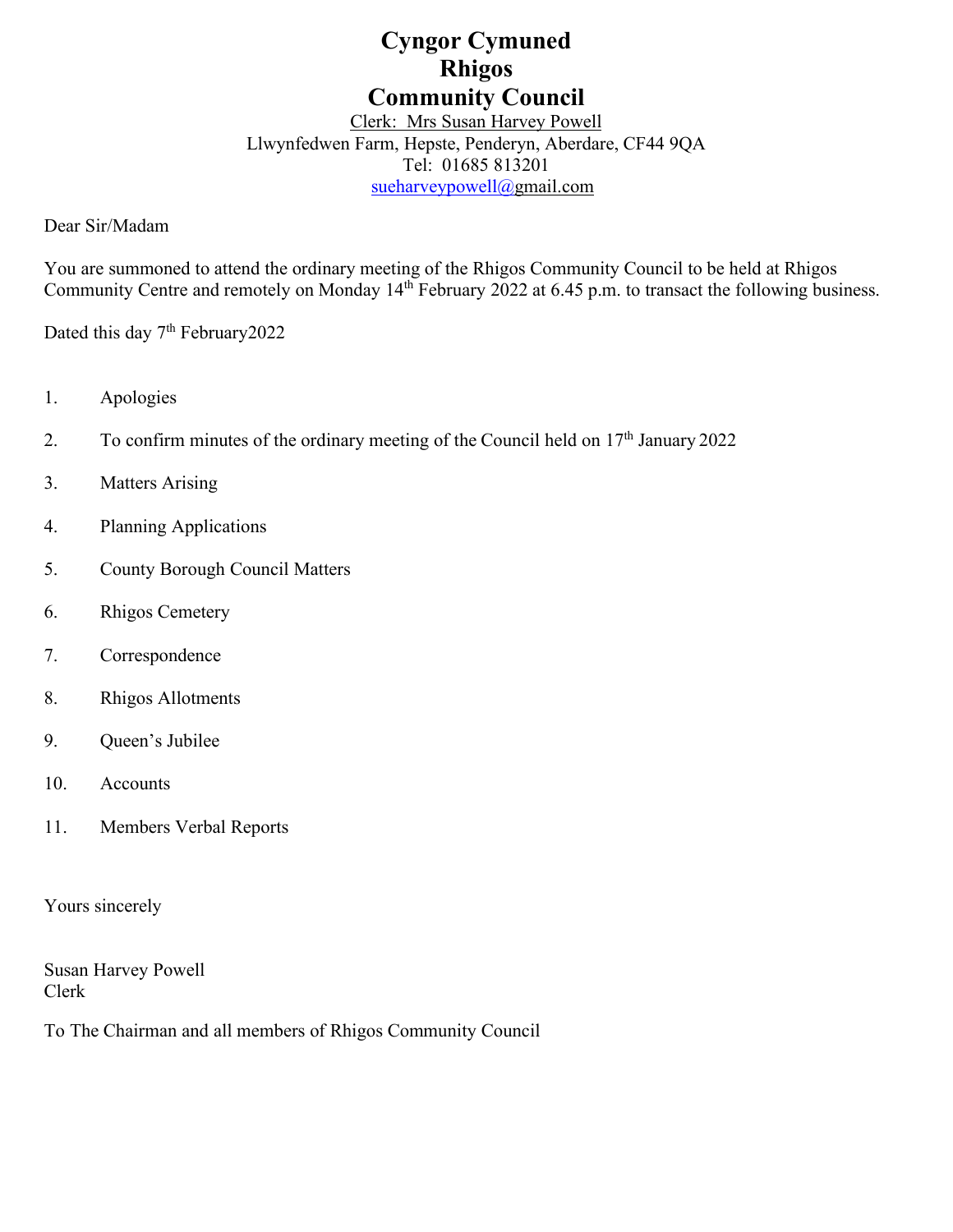# **Rhigos Community Council**

Minutes of the ordinary meeting of Rhigos Community Council held at Rhigos Community Centre and remotely on Monday  $17<sup>th</sup>$  January 2022 at 6.45 p.m.

Present: Cllrs. P Oliver, H Wagner, M Evans, M Smith, S Maull, G Thomas, O Morgan.

Apologies: Cllr. C Hopes, D Burford

# **2022/1 Minutes**

It was resolved to confirm Minutes of the Ordinary Meeting of the Council held on  $17<sup>th</sup>$  January 2022

# **2022/2 Declaration of Interest**

None recorded

# **2022/3 Matters Arising**

- a. Bike Track Cwm Hwnt nothing to report
- b. Land at Hirwaun Roundabout our solicitor has requested the last grazing licence and some photographs. Cllr. Morgan has taken photographs which will be sent on.
- c. Old Parish Road nothing to report.
- d. Dangerous trees on Rhigos Road Cllr. Thomas will chase this up.
- e. Enviroparks Planning Application nothing to report.
- f. New seat in the playground the seat has been ordered and will be delivered to RCTCBC
- g. Period poverty Cllr. Oliver has not yet spoken to Hirwaun and Penderyn Community Council

## **2022/4 Planning**

It was resolved to note:

- a. Proposed wooden cabin workspace for the operation of an aesthetics business 10 Heol Y De
- b. Variation of Condition 1 of -, Halt Road.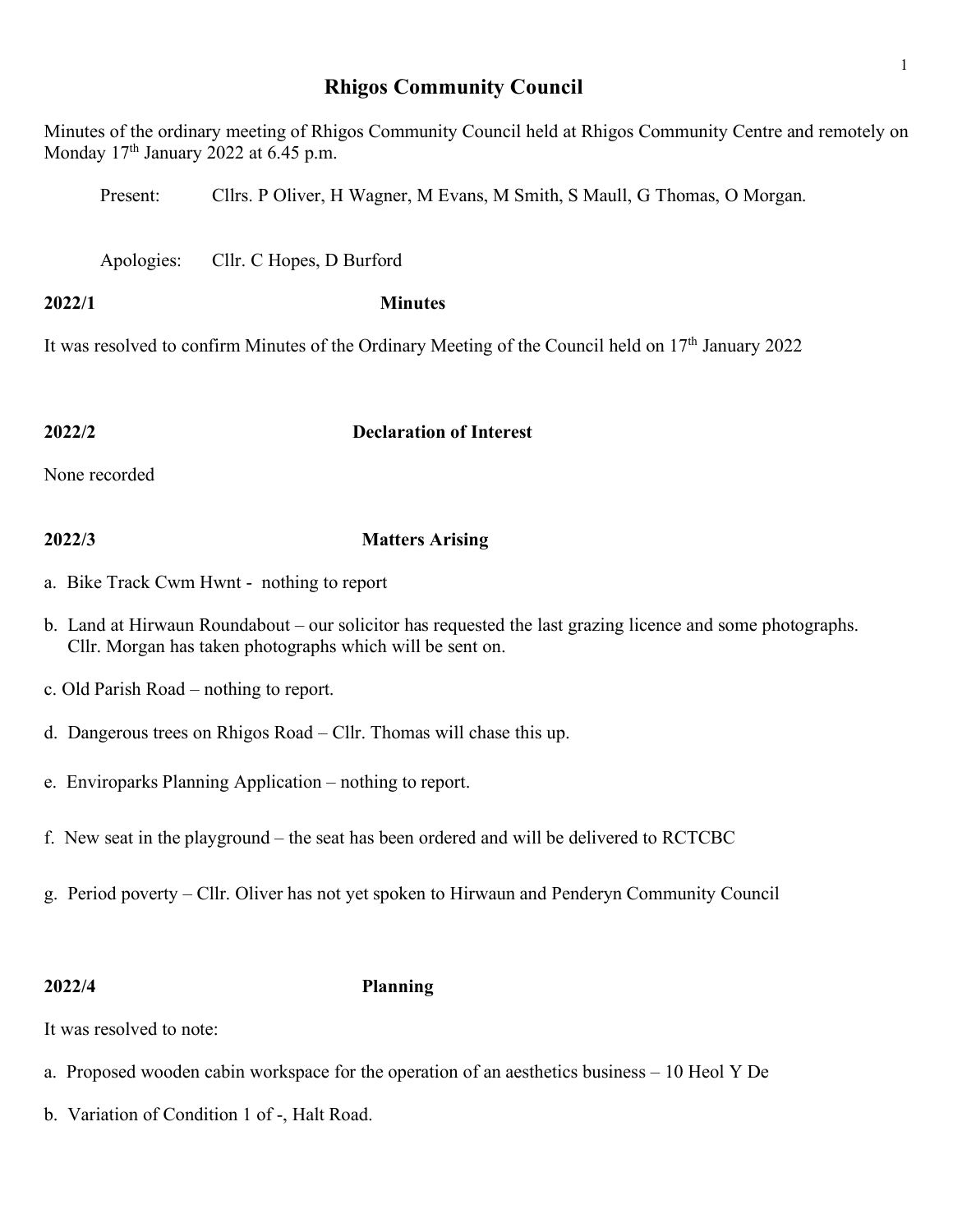### **2022/5 County Borough Council Matters**

It was resolved that the following complaints be passed on to Councillor G Thomas for his attention.

- a. There is a lot of rubbish on the parish road.
- b. The cat's eyes need replacing and the white lines needs painting from Walters to Clydfan bungalow.
- c. There is a lot of dog mess around the village, a warden visit is needed in the evening.
- d. The cat's eyes have been removed from the rugby club to the Plough
- e. 2 bars have been removed from the fence opposite the school.
- f. No 8 light in Heol y Graig is permanently on.
- g. There is a bad pothole between Croes Bychan and Llwydcoed.
- h. The drain on the corner of Cwm Isaac needs a grid.
- i. There is a mess in the garden of a property in Heol Esgyn.
- j. Rubbish has been thrown out on the Glynneath bank.

### **2022/6 Rhigos Cemetery**

There are 2 barriers left in the cemetery, Mrs Powell will contact the contractors to remove them.

It was agreed that larger headstones can be placed on the new cremated remains plot. Cllr. Evans proposed that the charge for installation be set at £150.00, seconded by Cllr. Oliver and agreed by all.

It was agreed that the residents who have applied to site benches in the cemetery can place them above the top path. They will need a concrete base.

**2022/7 Correspondence**

No correspondence received

### **2022/8 Rhigos Allotments**

The land registry documents for 2 properties adjoining the allotments were presented. Part of the drainage work will involve a small piece of ground owned by 9 Pendarren Court. A letter will sent to the residents explaining what work is being done and how it will benefit their property. It was then agreed to accept the quote for drainage from Atlas.